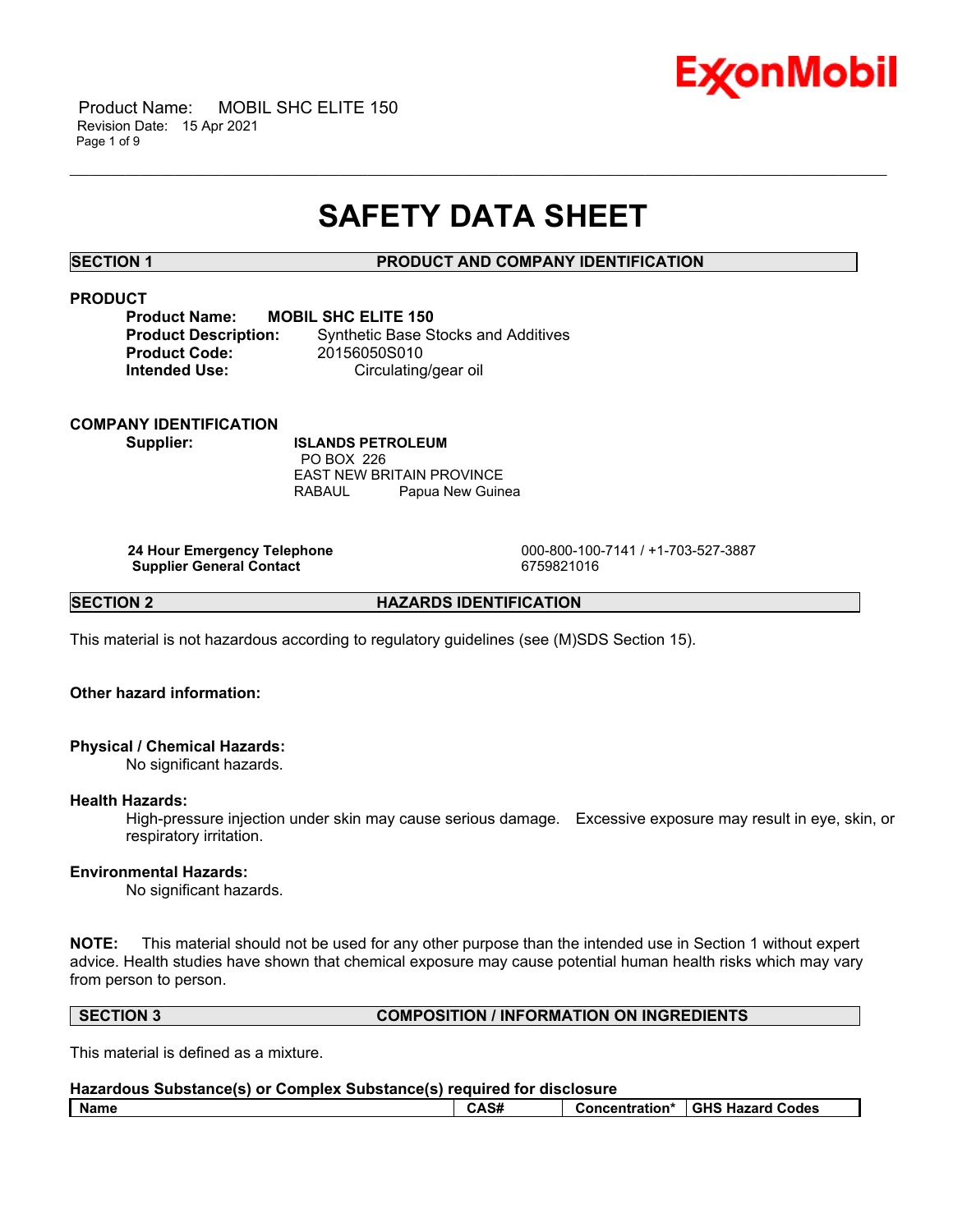

### Product Name: MOBIL SHC ELITE 150 Revision Date: 15 Apr 2021 Page 2 of 9

| 11-DECENE. TETRAMER AND TRIMER HYDROGENATED | 68649-12-7 | $10 - 520%$   | H304                   |
|---------------------------------------------|------------|---------------|------------------------|
| 1-NAPHTHALENAMINE, N-PHENYL-AR-(1,1,3,3-    | 68259-36-9 | $1 - 5\%$     | H413                   |
| ITETRAMETHYL BUTYL)-                        |            |               |                        |
| PHOSPHORIC ACID, METHYLPHENYL DIPHENYL      | 26444-49-5 | $0.1 - 5.1\%$ | $H400(M$ factor 1).    |
| IESTER                                      |            |               | $H410(M$ factor 1)     |
| ITRIPHENYL PHOSPHATE                        | 115-86-6   | $0.25\%$      | H400(M factor 1), H411 |

 \* All concentrations are percent by weight unless ingredient is a gas. Gas concentrations are in percent by volume. Other ingredients determined not to be hazardous up to 100%.

# **SECTION 4 FIRST AID MEASURES**

### **INHALATION**

Remove from further exposure. For those providing assistance, avoid exposure to yourself or others. Use adequate respiratory protection. If respiratory irritation, dizziness, nausea, or unconsciousness occurs, seek immediate medical assistance. If breathing has stopped, assist ventilation with a mechanical device or use mouth-to-mouth resuscitation.

# **SKIN CONTACT**

Wash contact areas with soap and water. If product is injected into or under the skin, or into any part of the body, regardless of the appearance of the wound or its size, the individual should be evaluated immediately by a physician as a surgical emergency. Even though initial symptoms from high pressure injection may be minimal or absent, early surgical treatment within the first few hours may significantly reduce the ultimate extent of injury.

# **EYE CONTACT**

Flush thoroughly with water. If irritation occurs, get medical assistance.

### **INGESTION**

First aid is normally not required. Seek medical attention if discomfort occurs.

# **NOTE TO PHYSICIAN**

None

# **SECTION 5 FIRE FIGHTING MEASURES**

# **EXTINGUISHING MEDIA**

**Appropriate Extinguishing Media:** Use water fog, foam, dry chemical or carbon dioxide (CO2) to extinguish flames.

**Inappropriate Extinguishing Media:** Straight streams of water

# **FIRE FIGHTING**

**Fire Fighting Instructions:** Evacuate area. Prevent run-off from fire control or dilution from entering streams, sewers or drinking water supply. Fire-fighters should use standard protective equipment and in enclosed spaces, self-contained breathing apparatus (SCBA). Use water spray to cool fire exposed surfaces and to protect personnel.

**Hazardous Combustion Products:** Aldehydes, Incomplete combustion products, Oxides of carbon, Smoke, Fume, Sulphur oxides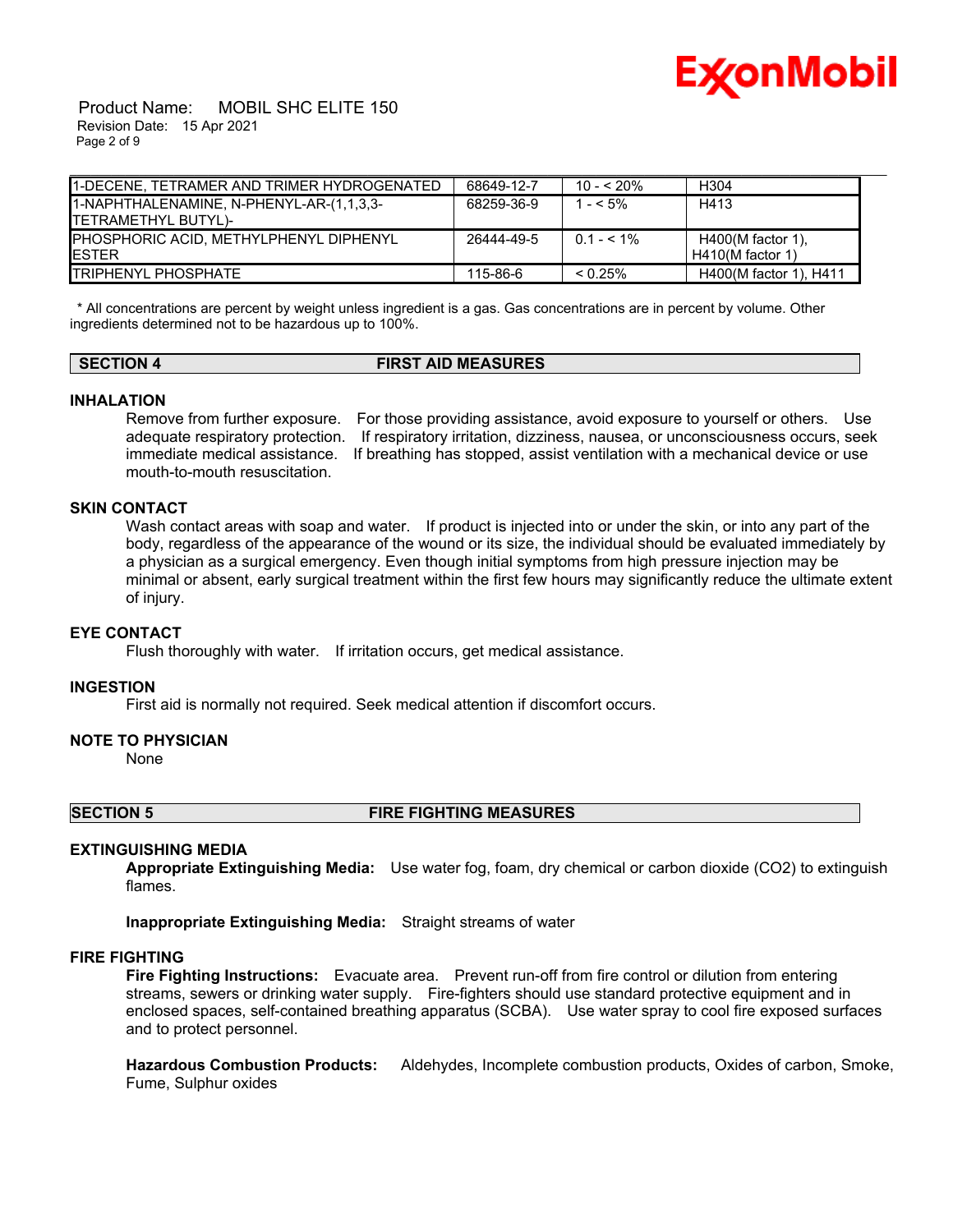

 Product Name: MOBIL SHC ELITE 150 Revision Date: 15 Apr 2021 Page 3 of 9

# **FLAMMABILITY PROPERTIES Flash Point [Method]:** 192°C (378°F) [ASTM D-93]

**Flammable Limits (Approximate volume % in air):** LEL: 0.9 UEL: 7.0 **Autoignition Temperature:** N/D

# **SECTION 6 ACCIDENTAL RELEASE MEASURES**

### **NOTIFICATION PROCEDURES**

In the event of a spill or accidental release, notify relevant authorities in accordance with all applicable regulations.

\_\_\_\_\_\_\_\_\_\_\_\_\_\_\_\_\_\_\_\_\_\_\_\_\_\_\_\_\_\_\_\_\_\_\_\_\_\_\_\_\_\_\_\_\_\_\_\_\_\_\_\_\_\_\_\_\_\_\_\_\_\_\_\_\_\_\_\_\_\_\_\_\_\_\_\_\_\_\_\_\_\_\_\_\_\_\_\_\_\_\_\_\_\_\_\_\_\_\_\_\_\_\_\_\_\_\_\_\_\_\_\_\_\_\_\_\_\_

#### **PROTECTIVE MEASURES**

Avoid contact with spilled material. See Section 5 for fire fighting information. See the Hazard Identification Section for Significant Hazards. See Section 4 for First Aid Advice. See Section 8 for advice on the minimum requirements for personal protective equipment. Additional protective measures may be necessary, depending on the specific circumstances and/or the expert judgment of the emergency responders.

### **SPILL MANAGEMENT**

**Land Spill:** Stop leak if you can do so without risk. Recover by pumping or with suitable absorbent.

**Water Spill:** Stop leak if you can do so without risk. Confine the spill immediately with booms. Warn other shipping. Remove from the surface by skimming or with suitable absorbents. Seek the advice of a specialist before using dispersants.

Water spill and land spill recommendations are based on the most likely spill scenario for this material; however, geographic conditions, wind, temperature, (and in the case of a water spill) wave and current direction and speed may greatly influence the appropriate action to be taken. For this reason, local experts should be consulted. Note: Local regulations may prescribe or limit action to be taken.

#### **ENVIRONMENTAL PRECAUTIONS**

Large Spills: Dyke far ahead of liquid spill for later recovery and disposal. Prevent entry into waterways, sewers, basements or confined areas.

### **SECTION 7 HANDLING AND STORAGE**

#### **HANDLING**

 Prevent small spills and leakage to avoid slip hazard. Material can accumulate static charges which may cause an electrical spark (ignition source). When the material is handled in bulk, an electrical spark could ignite any flammable vapors from liquids or residues that may be present (e.g., during switch-loading operations). Use proper bonding and/or earthing procedures. However, bonding and earthing may not eliminate the hazard from static accumulation. Consult local applicable standards for guidance. Additional references include American Petroleum Institute 2003 (Protection Against Ignitions Arising out of Static, Lightning and Stray Currents) or National Fire Protection Agency 77 (Recommended Practice on Static Electricity) or CENELEC CLC/TR 50404 (Electrostatics - Code of practice for the avoidance of hazards due to static electricity).

**Static Accumulator:** This material is a static accumulator.

# **STORAGE**

The type of container used to store the material may affect static accumulation and dissipation. Do not store in open or unlabelled containers.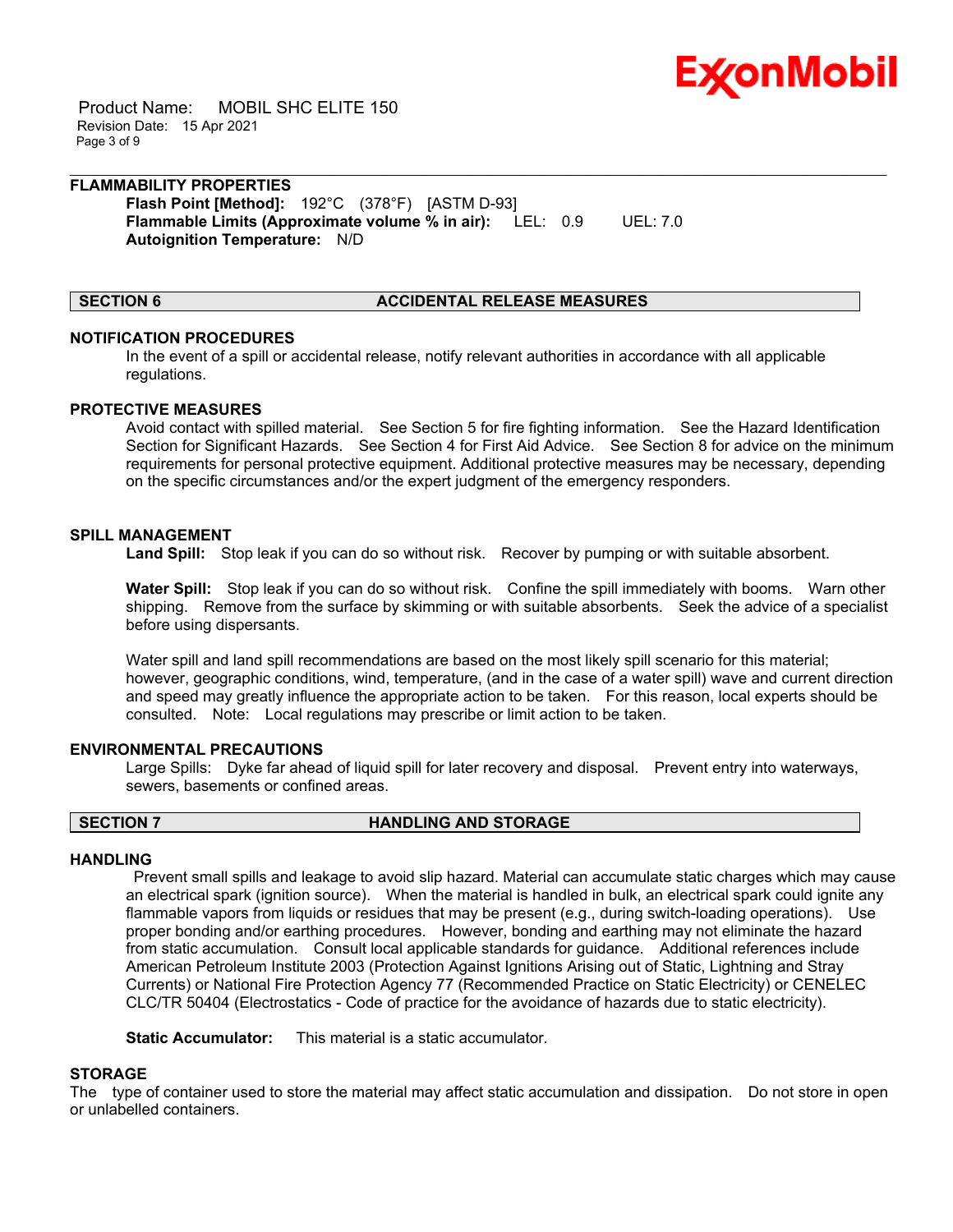

# Material is defined under the National Standard [NOHSC:1015] Storage and Handling of Workplace Dangerous Goods. **SECTION 8 EXPOSURE CONTROLS / PERSONAL PROTECTION**

\_\_\_\_\_\_\_\_\_\_\_\_\_\_\_\_\_\_\_\_\_\_\_\_\_\_\_\_\_\_\_\_\_\_\_\_\_\_\_\_\_\_\_\_\_\_\_\_\_\_\_\_\_\_\_\_\_\_\_\_\_\_\_\_\_\_\_\_\_\_\_\_\_\_\_\_\_\_\_\_\_\_\_\_\_\_\_\_\_\_\_\_\_\_\_\_\_\_\_\_\_\_\_\_\_\_\_\_\_\_\_\_\_\_\_\_\_\_

# **EXPOSURE LIMIT VALUES**

#### **Exposure limits/standards (Note: Exposure limits are not additive)**

| <b>Substance Name</b>                         | Form                               | Limit/Standard |                  | <b>Note</b> | <b>Source</b> |
|-----------------------------------------------|------------------------------------|----------------|------------------|-------------|---------------|
| 1-DECENE. TETRAMER AND<br>TRIMER HYDROGENATED | Aerosols<br>(thoracic<br>fraction) | TWA            | $5 \text{ mg/m}$ |             | ExxonMobil    |
| TRIPHENYL PHOSPHATE                           |                                    | TWA            | $3 \text{ mg/m}$ |             | Australia WES |
| TRIPHENYL PHOSPHATE                           |                                    | TWA            | $3 \text{ mg/m}$ |             | <b>ACGIH</b>  |

### **Exposure limits/standards for materials that can be formed when handling this product:**

NOTE: Limits/standards shown for guidance only. Follow applicable regulations.

### **Biological limits**

No biological limits allocated.

#### **ENGINEERING CONTROLS**

The level of protection and types of controls necessary will vary depending upon potential exposure conditions. Control measures to consider:

No special requirements under ordinary conditions of use and with adequate ventilation.

# **PERSONAL PROTECTION**

Personal protective equipment selections vary based on potential exposure conditions such as applications, handling practices, concentration and ventilation. Information on the selection of protective equipment for use with this material, as provided below, is based upon intended, normal usage.

**Respiratory Protection:** If engineering controls do not maintain airborne contaminant concentrations at a level which is adequate to protect worker health, an approved respirator may be appropriate. Respirator selection, use, and maintenance must be in accordance with regulatory requirements, if applicable. Types of respirators to be considered for this material include:

**Particulate** 

No special requirements under ordinary conditions of use and with adequate ventilation.

For high airborne concentrations, use an approved supplied-air respirator, operated in positive pressure mode. Supplied air respirators with an escape bottle may be appropriate when oxygen levels are inadequate, gas/vapour warning properties are poor, or if air purifying filter capacity/rating may be exceeded.

**Hand Protection:** Any specific glove information provided is based on published literature and glove manufacturer data. Glove suitability and breakthrough time will differ depending on the specific use conditions. Contact the glove manufacturer for specific advice on glove selection and breakthrough times for your use conditions. Inspect and replace worn or damaged gloves. The types of gloves to be considered for this material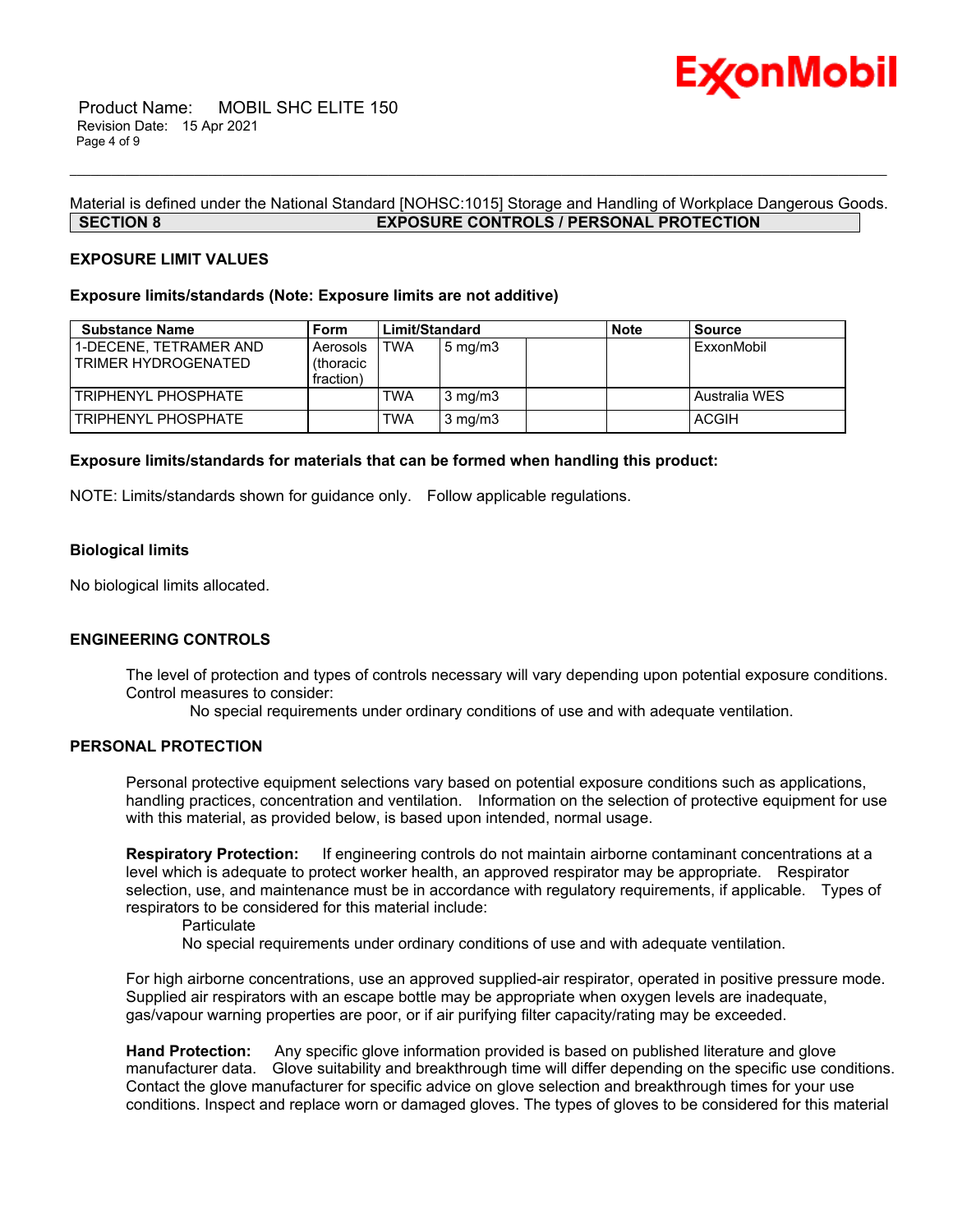

 Product Name: MOBIL SHC ELITE 150 Revision Date: 15 Apr 2021 Page 5 of 9

include:

Nitrile,Viton

No protection is ordinarily required under normal conditions of use.

**Eye Protection:** If contact is likely, safety glasses with side shields are recommended.

**Skin and Body Protection:** Any specific clothing information provided is based on published literature or manufacturer data. The types of clothing to be considered for this material include:

\_\_\_\_\_\_\_\_\_\_\_\_\_\_\_\_\_\_\_\_\_\_\_\_\_\_\_\_\_\_\_\_\_\_\_\_\_\_\_\_\_\_\_\_\_\_\_\_\_\_\_\_\_\_\_\_\_\_\_\_\_\_\_\_\_\_\_\_\_\_\_\_\_\_\_\_\_\_\_\_\_\_\_\_\_\_\_\_\_\_\_\_\_\_\_\_\_\_\_\_\_\_\_\_\_\_\_\_\_\_\_\_\_\_\_\_\_\_

 No skin protection is ordinarily required under normal conditions of use. In accordance with good industrial hygiene practices, precautions should be taken to avoid skin contact.

**Specific Hygiene Measures:** Always observe good personal hygiene measures, such as washing after handling the material and before eating, drinking, and/or smoking. Routinely wash work clothing and protective equipment to remove contaminants. Discard contaminated clothing and footwear that cannot be cleaned. Practice good housekeeping.

### **ENVIRONMENTAL CONTROLS**

 Comply with applicable environmental regulations limiting discharge to air, water and soil. Protect the environment by applying appropriate control measures to prevent or limit emissions.

### **SECTION 9 PHYSICAL AND CHEMICAL PROPERTIES**

**Note: Physical and chemical properties are provided for safety, health and environmental considerations only and may not fully represent product specifications. Contact the Supplier for additional information.**

# **GENERAL INFORMATION**

**Physical State:** Liquid **Colour:** Brown **Odour:** Characteristic **Odour Threshold:** N/D

# **IMPORTANT HEALTH, SAFETY, AND ENVIRONMENTAL INFORMATION**

**Relative Density (at 15 °C):** 0.871 **Flammability (Solid, Gas):** N/A **Flash Point [Method]:** 192°C (378°F) [ASTM D-93] **Flammable Limits (Approximate volume % in air):** LEL: 0.9 UEL: 7.0 **Autoignition Temperature:** N/D **Boiling Point / Range:** > 316°C (600°F) **Decomposition Temperature:** N/D **Vapour Density (Air = 1):** > 2 at 101 kPa **Vapour Pressure:** < 0.013 kPa (0.1 mm Hg) at 20 °C **Evaporation Rate (n-butyl acetate = 1):** N/D **pH:** N/A **Log Pow (n-Octanol/Water Partition Coefficient):** > 3.5 **Solubility in Water:** Negligible **Viscosity:** 150.5 cSt (150.5 mm2/sec) at 40ºC | 18.7 cSt (18.7 mm2/sec) at 100°C [ASTM D 445] **Oxidizing Properties:** See Hazards Identification Section.

# **OTHER INFORMATION**

**Freezing Point:** N/D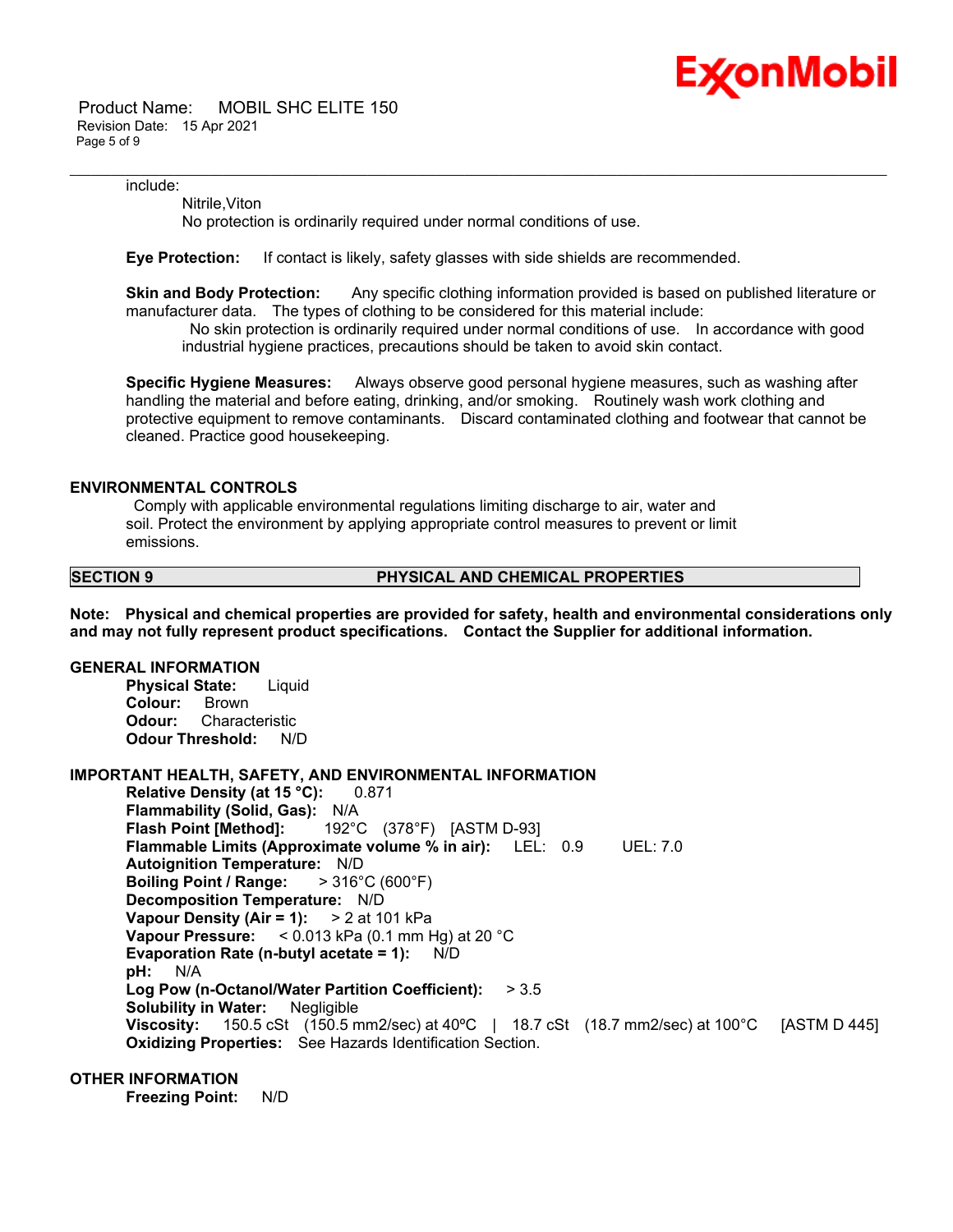

 Product Name: MOBIL SHC ELITE 150 Revision Date: 15 Apr 2021 Page 6 of 9

| <b>Melting Point:</b> | N/A                                 |
|-----------------------|-------------------------------------|
| <b>Pour Point:</b>    | $(-33^{\circ}F)$<br>$-36^{\circ}$ C |

# **SECTION 10 STABILITY AND REACTIVITY**

**STABILITY:** Material is stable under normal conditions.

**CONDITIONS TO AVOID:** Excessive heat. High energy sources of ignition.

**INCOMPATIBLE MATERIALS:** Strong oxidisers

**HAZARDOUS DECOMPOSITION PRODUCTS:** Material does not decompose at ambient temperatures.

**POSSIBILITY OF HAZARDOUS REACTIONS:** Hazardous polymerization will not occur.

# **SECTION 11 TOXICOLOGICAL INFORMATION**

# **INFORMATION ON TOXICOLOGICAL EFFECTS**

| <b>Hazard Class</b>                                               | <b>Conclusion / Remarks</b>                                                                        |
|-------------------------------------------------------------------|----------------------------------------------------------------------------------------------------|
| <b>Inhalation</b>                                                 |                                                                                                    |
| Acute Toxicity: No end point data for<br>material.                | Minimally Toxic. Based on assessment of the components.                                            |
| Irritation: No end point data for material.                       | Negligible hazard at ambient/normal handling temperatures.                                         |
| Ingestion                                                         |                                                                                                    |
| Acute Toxicity: No end point data for<br>material.                | Minimally Toxic. Based on assessment of the components.                                            |
| <b>Skin</b>                                                       |                                                                                                    |
| Acute Toxicity: No end point data for<br>material.                | Minimally Toxic. Based on assessment of the components.                                            |
| Skin Corrosion/Irritation: No end point data<br>lfor material.    | Negligible irritation to skin at ambient temperatures. Based on<br>assessment of the components.   |
| Eye                                                               |                                                                                                    |
| Serious Eye Damage/Irritation: No end point<br>data for material. | May cause mild, short-lasting discomfort to eyes. Based on<br>assessment of the components.        |
| <b>Sensitisation</b>                                              |                                                                                                    |
| Respiratory Sensitization: No end point data<br>for material.     | Not expected to be a respiratory sensitizer.                                                       |
| Skin Sensitization: No end point data for<br>material.            | Not expected to be a skin sensitizer. Based on assessment of the<br>components.                    |
| Aspiration: Data available.                                       | Not expected to be an aspiration hazard. Based on physico-<br>chemical properties of the material. |
| Germ Cell Mutagenicity: No end point data<br>lfor material.       | Not expected to be a germ cell mutagen. Based on assessment of<br>the components.                  |
| Carcinogenicity: No end point data for<br>material.               | Not expected to cause cancer. Based on assessment of the<br>components.                            |
| Reproductive Toxicity: No end point data<br>for material.         | Not expected to be a reproductive toxicant. Based on assessment<br>of the components.              |
| Lactation: No end point data for material.                        | Not expected to cause harm to breast-fed children.                                                 |
| <b>Specific Target Organ Toxicity (STOT)</b>                      |                                                                                                    |
| Single Exposure: No end point data for<br>material.               | Not expected to cause organ damage from a single exposure.                                         |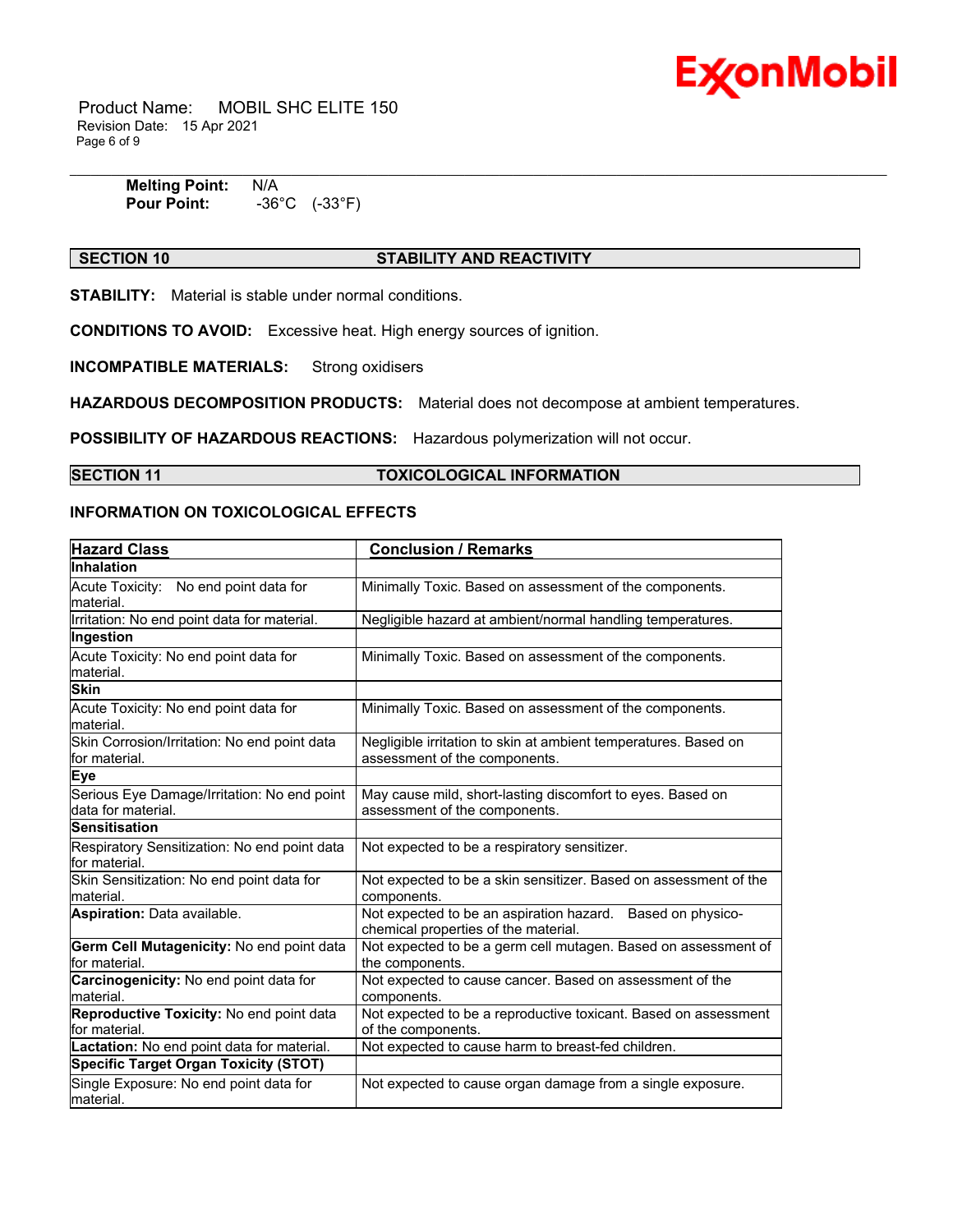

 Product Name: MOBIL SHC ELITE 150 Revision Date: 15 Apr 2021 Page 7 of 9

| Repeated Exposure: No end point data for | Not expected to cause organ damage from prolonged or repeated |  |
|------------------------------------------|---------------------------------------------------------------|--|
| material.                                | exposure. Based on assessment of the components.              |  |

# **OTHER INFORMATION**

#### **Contains:**

Synthetic base oils: Not expected to cause significant health effects under conditions of normal use, based on laboratory studies with the same or similar materials. Not mutagenic or genotoxic. Not sensitising in test animals and humans.

#### **IARC Classification:**

**The following ingredients are cited on the lists below:**

|              | --REGULATORY LISTS SEARCHED-- |               |
|--------------|-------------------------------|---------------|
| $1 = IARC 1$ | $2 = IARC 2A$                 | $3 = IARC 2B$ |

| <b>ECOLOGICAL INFORMATION</b><br>SECTION 12 |
|---------------------------------------------|
|---------------------------------------------|

The information given is based on data for the material, components of the material, or for similar materials, through the application of bridging principals.

#### **ECOTOXICITY**

Material -- Not expected to be harmful to aquatic organisms.

#### **MOBILITY**

 Base oil component -- Low solubility and floats and is expected to migrate from water to the land. Expected to partition to sediment and wastewater solids.

# **SECTION 13 DISPOSAL CONSIDERATIONS**

Disposal recommendations based on material as supplied. Disposal must be in accordance with current applicable laws and regulations, and material characteristics at time of disposal.

### **DISPOSAL RECOMMENDATIONS**

 Product is suitable for burning in an enclosed controlled burner for fuel value or disposal by supervised incineration at very high temperatures to prevent formation of undesirable combustion products. Protect the environment. Dispose of used oil at designated sites. Minimize skin contact. Do not mix used oils with solvents, brake fluids or coolants.

**Empty Container Warning** Empty Container Warning (where applicable): Empty containers may contain residue and can be dangerous. Do not attempt to refill or clean containers without proper instructions. Empty drums should be completely drained and safely stored until appropriately reconditioned or disposed. Empty containers should be taken for recycling, recovery, or disposal through suitably qualified or licensed contractor and in accordance with governmental regulations. DO NOT PRESSURISE, CUT, WELD, BRAZE, SOLDER, DRILL, GRIND, OR EXPOSE SUCH CONTAINERS TO HEAT, FLAME, SPARKS, STATIC ELECTRICITY, OR OTHER SOURCES OF IGNITION. THEY MAY EXPLODE AND CAUSE INJURY OR DEATH.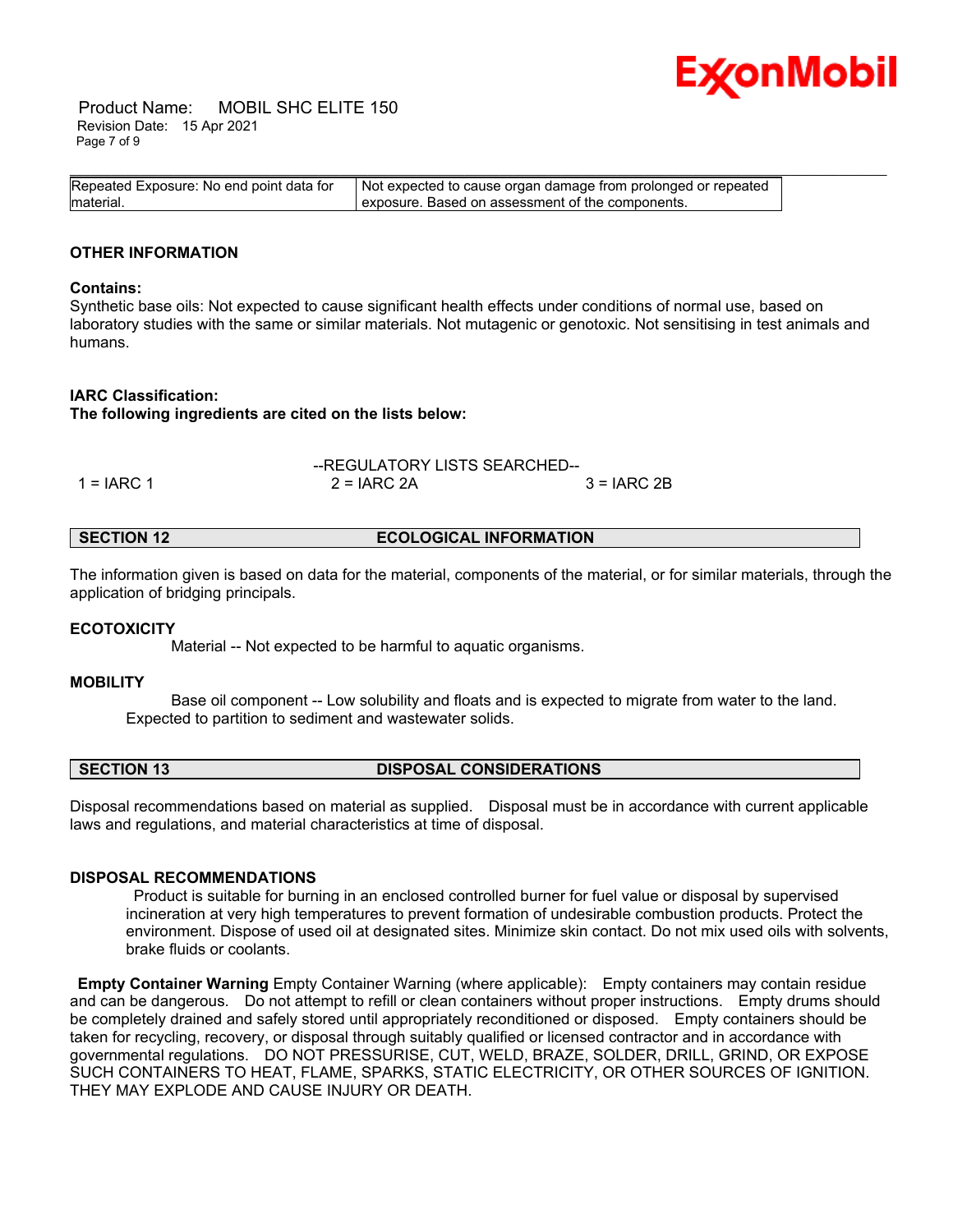

 Product Name: MOBIL SHC ELITE 150 Revision Date: 15 Apr 2021 Page 8 of 9

#### **SECTION 14 TRANSPORT INFORMATION**

**LAND (ADG)** : Not Regulated for Land Transport

**SEA (IMDG):** Not Regulated for Sea Transport according to IMDG-Code

**Marine Pollutant:** No

**AIR (IATA):** Not Regulated for Air Transport

### **SECTION 15 REGULATORY INFORMATION**

This material is not considered hazardous according to Australia Model Work Health and Safety Regulations.

Product is not regulated according to Australian Dangerous Goods Code.

No Poison Schedule number allocated by the Standard for the Uniform Scheduling of Medicines and Poisons (SUSMP) established under the Therapeutic Goods Act.

\_\_\_\_\_\_\_\_\_\_\_\_\_\_\_\_\_\_\_\_\_\_\_\_\_\_\_\_\_\_\_\_\_\_\_\_\_\_\_\_\_\_\_\_\_\_\_\_\_\_\_\_\_\_\_\_\_\_\_\_\_\_\_\_\_\_\_\_\_\_\_\_\_\_\_\_\_\_\_\_\_\_\_\_\_\_\_\_\_\_\_\_\_\_\_\_\_\_\_\_\_\_\_\_\_\_\_\_\_\_\_\_\_\_\_\_\_\_

#### AS1940 COMBUSTIBLE CLASS: C2

# **REGULATORY STATUS AND APPLICABLE LAWS AND REGULATIONS**

**Listed or exempt from listing/notification on the following chemical inventories :** AIIC, DSL, IECSC, ISHL, KECI, PICCS, TCSI, TSCA

#### **SECTION 16 OTHER INFORMATION**

#### **KEY TO ABBREVIATIONS AND ACRONYMS:**

N/D = Not determined, N/A = Not applicable, STEL = Short-Term Exposure Limit, TWA = Time-Weighted Average

#### **KEY TO THE H-CODES CONTAINED IN SECTION 3 OF THIS DOCUMENT (for information only):**

H304: May be fatal if swallowed and enters airways; Aspiration, Cat 1

H400: Very toxic to aquatic life; Acute Env Tox, Cat 1

H410: Very toxic to aquatic life with long lasting effects; Chronic Env Tox, Cat 1

H411: Toxic to aquatic life with long lasting effects; Chronic Env Tox, Cat 2

H413: May cause long lasting harmful effects to aquatic life; Chronic Env Tox, Cat 4

# **THIS SAFETY DATA SHEET CONTAINS THE FOLLOWING REVISIONS:**

Composition: Component Table information was modified.

Section 08: Exposure Limits Table information was modified.

Section 09: Flash Point °C(°F) information was modified.

Section 09: Pour Point °C(°F) information was modified.

Section 09: Vapour Pressure information was added.

Section 09: Viscosity information was modified.